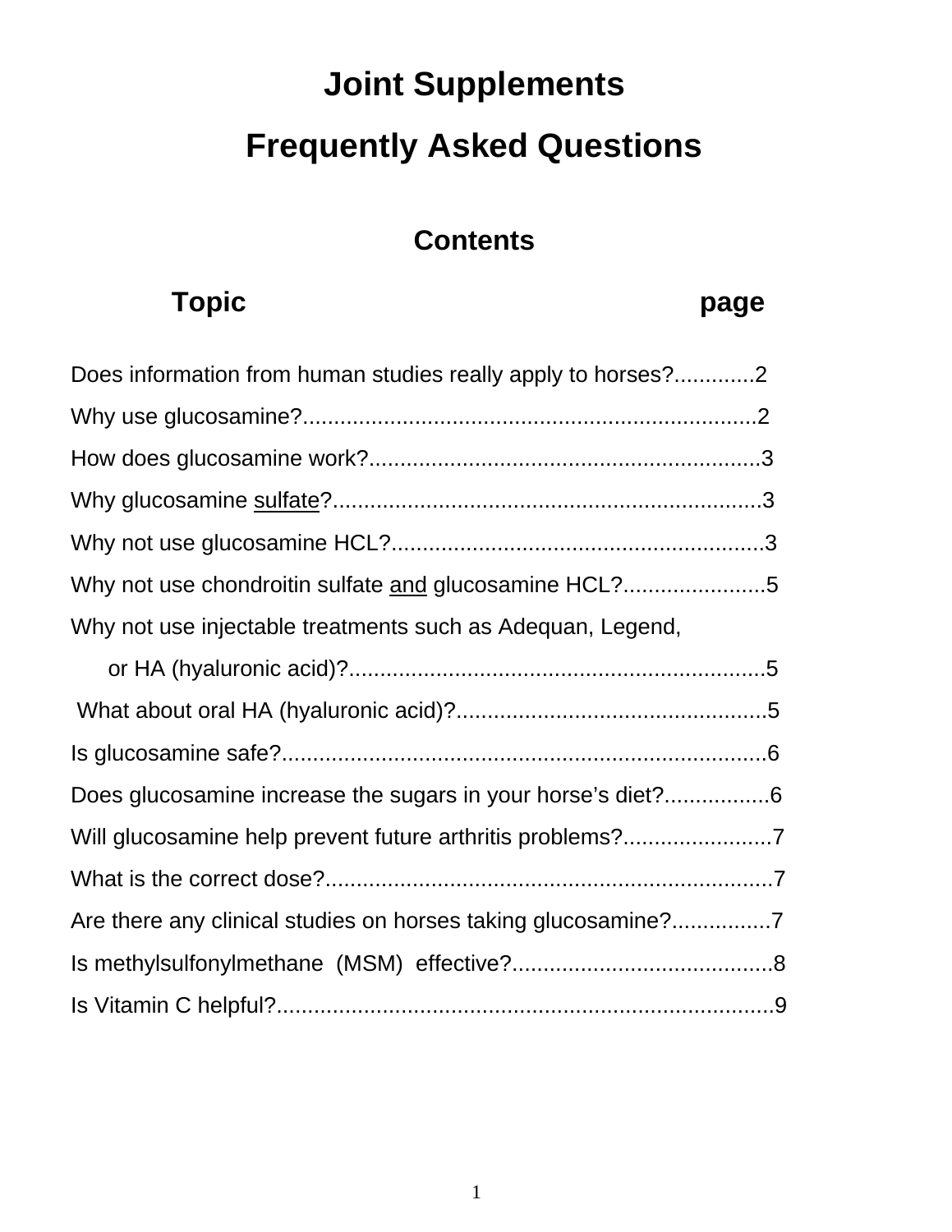#### *DOES INFORMATION FROM HUMAN STUDIES REALLY APPLY TO HORSES?*

 *The following information includes studies on humans and horses\*\*, both in the laboratory or the results of actual clinical testing.* 

 The simple answer is we don't know for sure, but a great deal of it could be relevant. Much that we have learned about nutrition, drug treatment, and disease has come from animal studies. So applying human information to horses makes sense – as long as one is cautiousparticular about safety. Compared to human studies, there is less scientific information about joint problems available from studies actually done on horses, but what is available is very promising.

\*\*If you would like more technical information about studies on joint therapies specifically in horses, I refer you to the excellent reviews by DV Richardson ([1\)](#page-9-0) or JE Decant ([2\)](#page-9-0)

#### **A. GLUOSAMINE**

#### *WHY USE GLUCOSAMINE?*

 There is more information available about glucosamine (G) than any other supplement used for joint health. This is primarily because – in the sulfate form - it seems to be effective for human use ([3](#page-9-0), [4\)](#page-9-0), as well as for animals (primarily horses and dogs) [\(5](#page-9-0), [6\)](#page-9-0). Arthritis is a major illness in people, and pharmaceutical companies compete intensely for market share in this area. As a result, we have many "arthritis drugs." Aspirin was the first truly effective remedy in the NSAID group developed for human arthritis. But now there are many others (Ibuprofen, Naprosyn, Celebrex, to name just a few). Glucosamine may have some of the same anti-inflammatory and pain relieving effects of NSAIDS, with the added benefit of fewer side effects, and it may actually help restore the integrity of cartilage in the joints, (which NSAIDS do not appear to be able to accomplish).

#### *HOW DOES GLUCOSAMINE WORK?*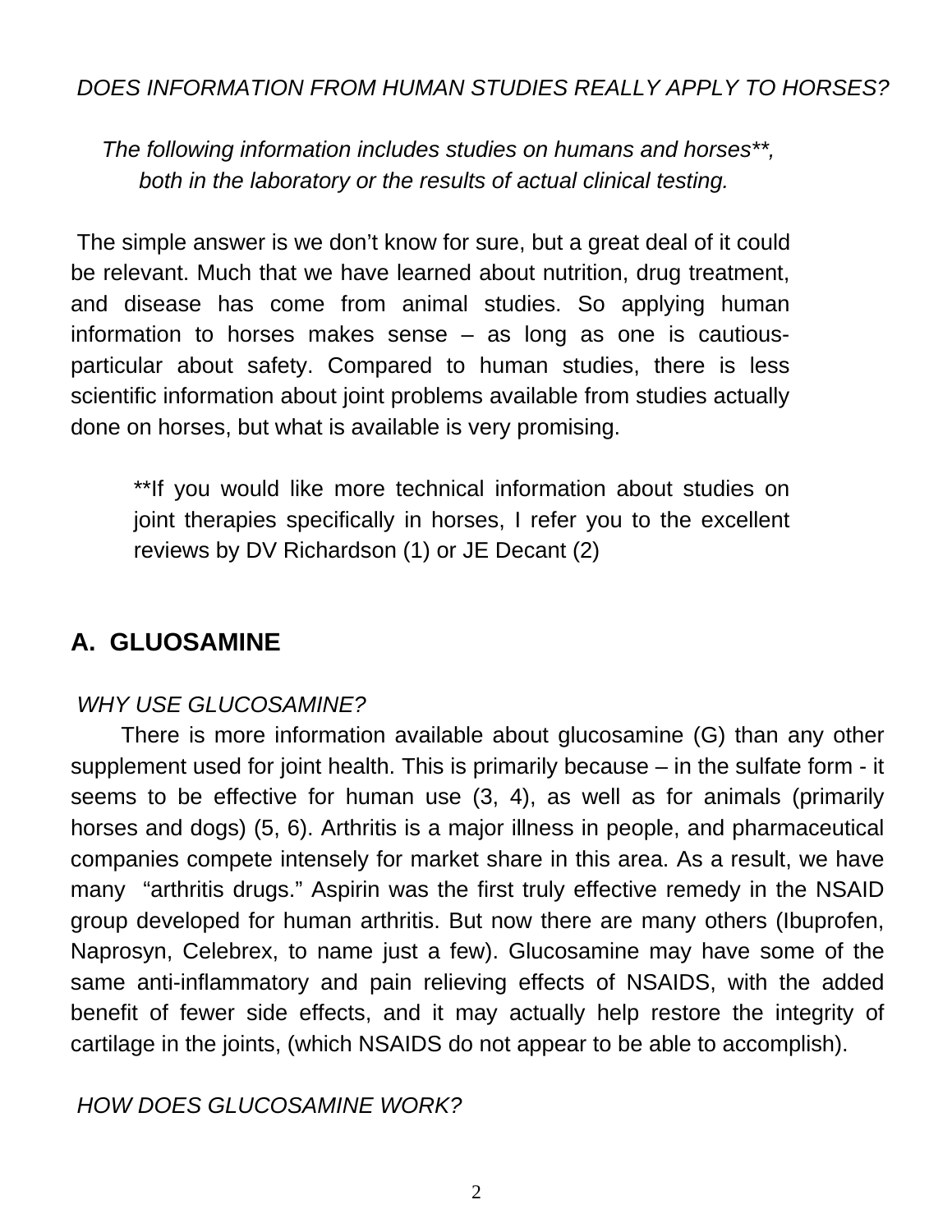There is considerable confusion and debate about this. Originally, it was suggested that the glucosamine molecule may actually be incorporated into the cartilage structure itself – making it stronger. Some studies suggest that the actual amounts of glucosamine absorbed into the blood and joint fluid may be too low to actually form building blocks in cartilage, but may stimulate growth of cartilage in other ways. In addition glucosamine may activate (or inhibit) other chemical reactions that slow the breakdown of cartilage ([7-11\)](#page-9-0). Cartilage, like other tissues in the body, is always simultaneously growing and breaking down. It is the balance between the two that is important. For example, if bone growth is faster than break down, then bones will heal and grow stronger. But if breakdown is faster than growth, then bones get thinner and osteoporosis results. Glucosamine may also work to reduce production of substances which cause inflammation in tissues [\(12,](#page-10-0) [13\)](#page-10-0), whereas chondroitin does not have this antiinflammatory benefit [\(14](#page-10-0))

#### *WHY GLUCOSAMINE SULFATE?*

The glucosamine molecule is available commercially in several forms. The usual types found in commercial supplements is glucosamine attached to sulfate (GS) or to hydrochloric acid (GHCL). Most of the many human studies on glucosamine have been done with GS. Relatively few studies have been done with GHCL. Many have been sponsored by Rotta, a major European pharmaceutical company that brought GS to market and therefore to the attention of the nutraceutical and medical communities. Glucosamine sulfate (GS) seems to be more effective than GHCL ([15](#page-10-0)). The sulfate part of GS contains a sulfur atom, and sulfur is an important part of the chemical structure of cartilage. Many experts feel that the sulfur is just as important as the glucosamine, and together they work effectively ([4,](#page-9-0) [16\)](#page-10-0). (Note – sulfur may also be provided by MSM or chondroitin sulfate (CS) in some supplements). Other researchers feel this is not clear, and that more information is needed ([17,](#page-10-0) [18](#page-10-0)).

#### *WHY NOT USE GLUCOSAMINE HCL?*

 Glucosamine HCL (GHCL) used alone is probably not effective. A recent review of all human G studies concluded that some studies showed benefit for joint disease, and other studies did not show any benefit. Interestingly, most of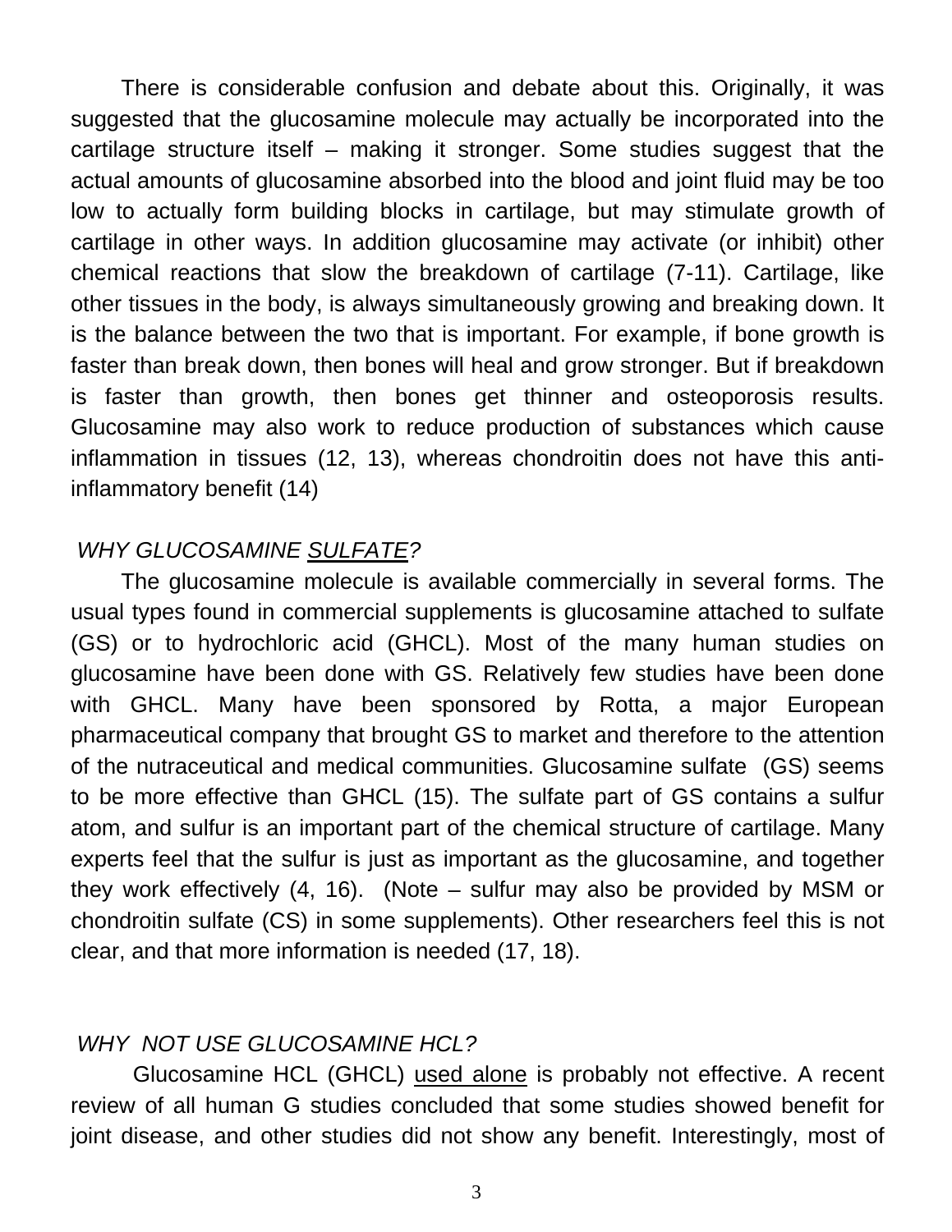the studies that showed a benefit used GS, while most of those with no benefit used GHCL[\(19\)](#page-10-0). A recent study conducted by the National Institutes of Health concluded that moderate or minimal benefit resulted from use of GHCL combined with CS ([20](#page-10-0)), whereas either ingredient alone had no benefit. A similar result was found in a laboratory study of equine joint cartilage ([21\)](#page-10-0). This makes sense if you realize that you need both the glucosamine and the sulfur together to have maximal benefit. In addition, a recent study in horses found that no GHCL was detectable in the blood after oral feeding ([22](#page-10-0)).

 Even more convincing, was a study conducted at Michigan State University, looking at the ability of GHCL to prevent joint damage [\(23](#page-10-0)). Standardbreds just beginning race training were divided into two groups. One group received glucosamine HCL at the dosage recommended on the label of a commercial product (4 grams twice a day). The placebo group was given glucose (sugar) at the same dosage. Horses were put on a training regimen for 48 weeks, with periodic blood sampling. The authors concluded that GHCL had no recognizable effect on cartilage protection at the dosage administered. This conclusion was supported by the fact that there was no difference in the changes of concentration of the three biochemical markers of osteoarthritis between the treatment and placebo groups.

 Glucosamine Sulfate has better absorption than GHCL. In horses, following oral administration of a clinically recommended dose of GS, higher levels were found in plasma and in synovial (joint) fluid, compared to an equivalent dose of GHCL ([5\)](#page-9-0).

 This new information has been summarized by Dr. David Davenport (DVM, MS), a Certified Nutritional Specialist ([24](#page-10-0)):

*"…. new studies have proven that only Glucosamine SULPHATE 2KCl (Potassium Salt) and Glucosamine Sulphate NACl (Sodium Salt) actually get to the joint tissues. Recent studies have shown that very little Glucosamine HCl gets into the joint tissue, yet many of the Glucosamine supplements that you find in national chain stores contain this form of Glucosamine rather than Glucosamine Sulphate. Glucosamine HCl does not contain a sulphur source and, therefore, has NO EFFECT on the body in that form. It is necessary*  for it to undergo changes before it can be used in connective *tissues. The HCl must be removed and a sulphate added. Because*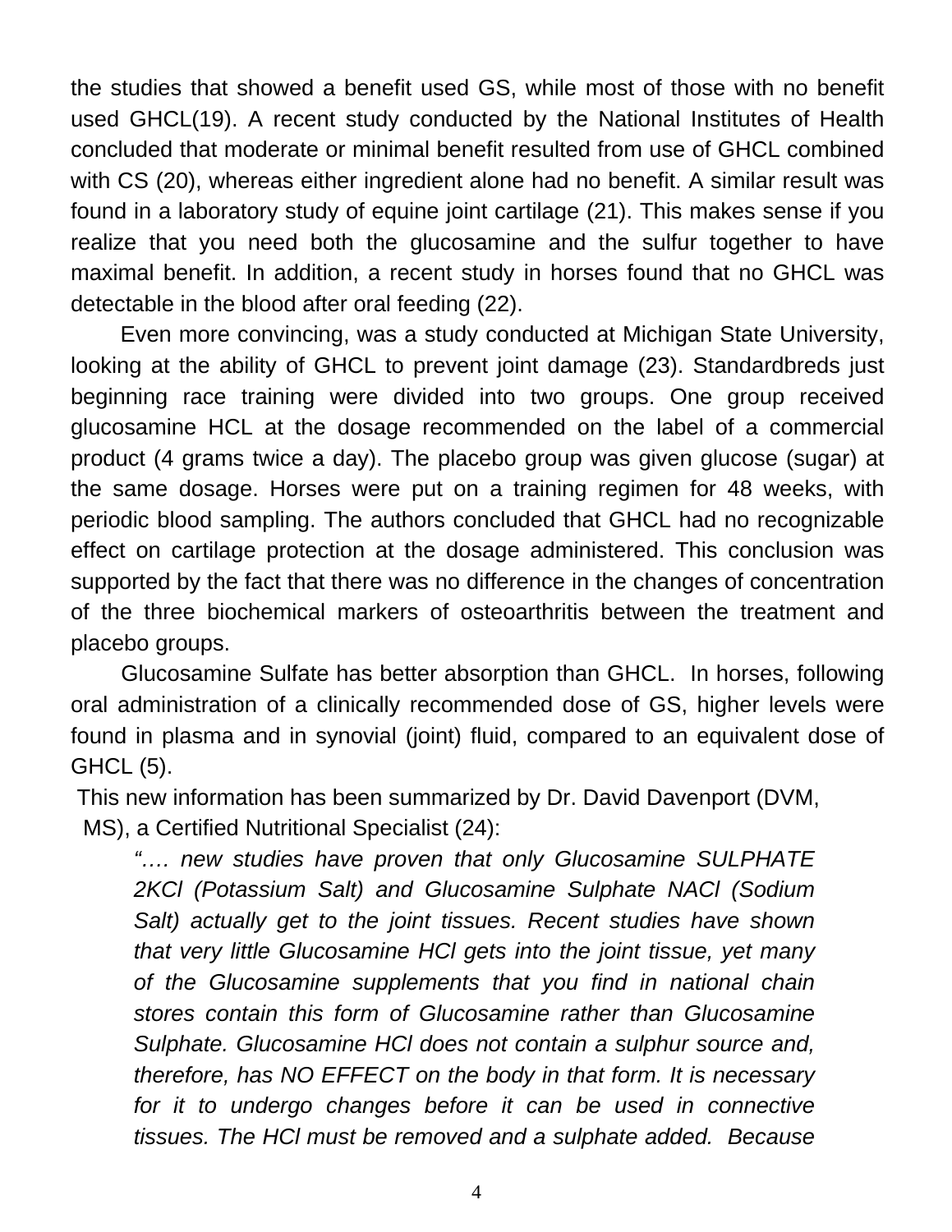*of this, Glucosamine HCl is not sold by itself, but, rather, with other ingredients that provide the sulphur. One of the most popular ingredients added to supplements that use Glucosamine HCl is Chondroitin Sulfate. The problem with Chondroitin Sulfate is that it has larger molecules, which affects how well it gets into the joints. Even with the best Chondroitin Sulfate on the market, as much as 70% ends up in the urine and feces."* 

#### *WHY NOT USE CHONDROITIN SULFATE AND GLUCOSAMINE HCL*

 This is certainly an option. In fact, most joint supplements (for humans or for horses) contain these ingredients. But, as described above, this combination may be less well absorbed than pure glucosamine sulfate, and may not be as effective. Further, GHCL alone is probably not effective alone. ([25\)](#page-10-0). There is also strong evidence that the chondroitin part of the CS molecule is just not well absorbed from the horse's intestine [\(22\)](#page-10-0) However, several human clinical trials show benefit from CS alone [\(26\)](#page-10-0) (possibly due to the presence of the sulfate)

#### *WHY NOT USE INJECTABLE TREATMENTS SUCH AS ADEQUAN, LEGEND, HA (HYALURONIC ACID)?*

 These injectables have a chemical structure similar to glucosamine, and can be loosely described as a long chain of glucosamine-like molecules, strung together to form a viscous liquid. If these compounds are injected directly into the horse (into muscle or IV), or directly into the joints, they can be very effective in relieving arthritis and/or overall joint stiffness. But such treatments are obviously much more expensive than oral supplements, and do require repeated injections. (Injections always carry some risk of infection or tissue trauma).

#### *WHAT ABOUT ORAL HA (HYALURONIC ACID)?*

 HA can be very effective when injected directly into the joint (both in horses and humans) [\(1](#page-9-0), [27](#page-10-0)). But the evidence that it works well as an oral supplement is still very weak. There have been only 2 published studies that actually look at oral dosing in horses. The first study shows oral HA may speed post-operative healing in young thoroughbreds, but no evidence it works in general arthritis in horses, or is good for prevention [\(28\)](#page-11-0). A second found that oral HA did not improve joint swelling caused by osteochondrosis in young horses.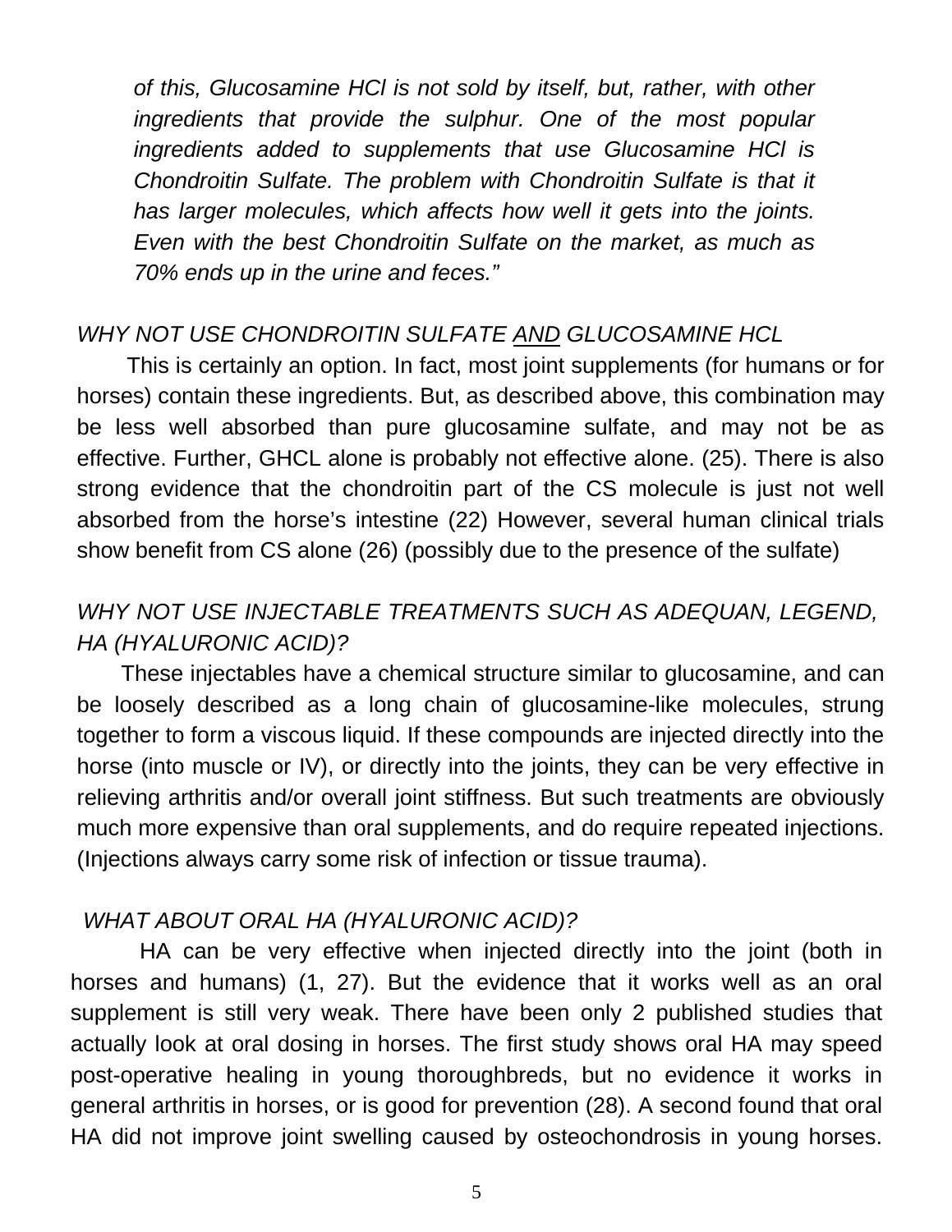Unfortunately, many supplement manufacturers are still promoting it, using poor scientific evidence. For example, in 2010, the Hyaluronex web site cites "research" studies done on mice, not horses!!

 Another problem with oral HA is the actual molecular size of the HA can vary, and some sizes may be better absorbed that others ([1](#page-9-0)). It is difficult to know the actual size of the HA in the supplement you buy. And finally, HA is very expensive, and would add at least a dollar a day to the cost of the supplement. So when you see someone trying to sell you HA in an oral supplement, ask them to show you the study IN HORSES that proves it really works, and at doses that are affordable, and that you are actually getting exactly the same HA molecule that was used in the studies.

 If and when oral HA is clearly shown to be effective for horses, it would be important to know whether or not it is actually more effective than less expensive supplements containing glucosamine sulfate. Interestingly, glucosamine is actually a precursor of HA, and is used by the body to manufacture naturallyoccurring HA.

#### *IS GLUCOSAMINE SAFE?*

 Glucosamine in all forms has no known toxicity, and is very safe. This has been confirmed repeatedly in horse and human studies [\(2](#page-9-0), [29\)](#page-11-0). In a recent study on absorption, horses were given 10 times the usually dose, and still had no adverse effects ([30](#page-11-0))

#### *DOES GLUCOSAMINE INCREASE THE SUGARS IN YOUR HORSE'S DIET?*

 Glucosamine, given at standard doses, cannot add enough sugar to the diet to cause a problem for Insulin Resistant (IR) horses. There is a growing awareness among horse owners that many horses may develop insulin resistance, a metabolic condition where horses have a problem processing carbohydrate/sugar rich feeds. These horses are more susceptible to developing laminitis, loss of muscle mass, abnormal coat, and easily become obese [\(31,](#page-11-0) [32\)](#page-11-0). Since glucosamine contains a glucose molecule, it could theoretically contribute to sugar in the horse's diet. However, a simple calculation shows that it could only increase the total dietary carbohydrate by a few percent, even with a low carbohydrate diet. (So if your horse is now on a 10.0% carbohydrate diet, addition of glucosamine would change this to only 10.3%). The same concern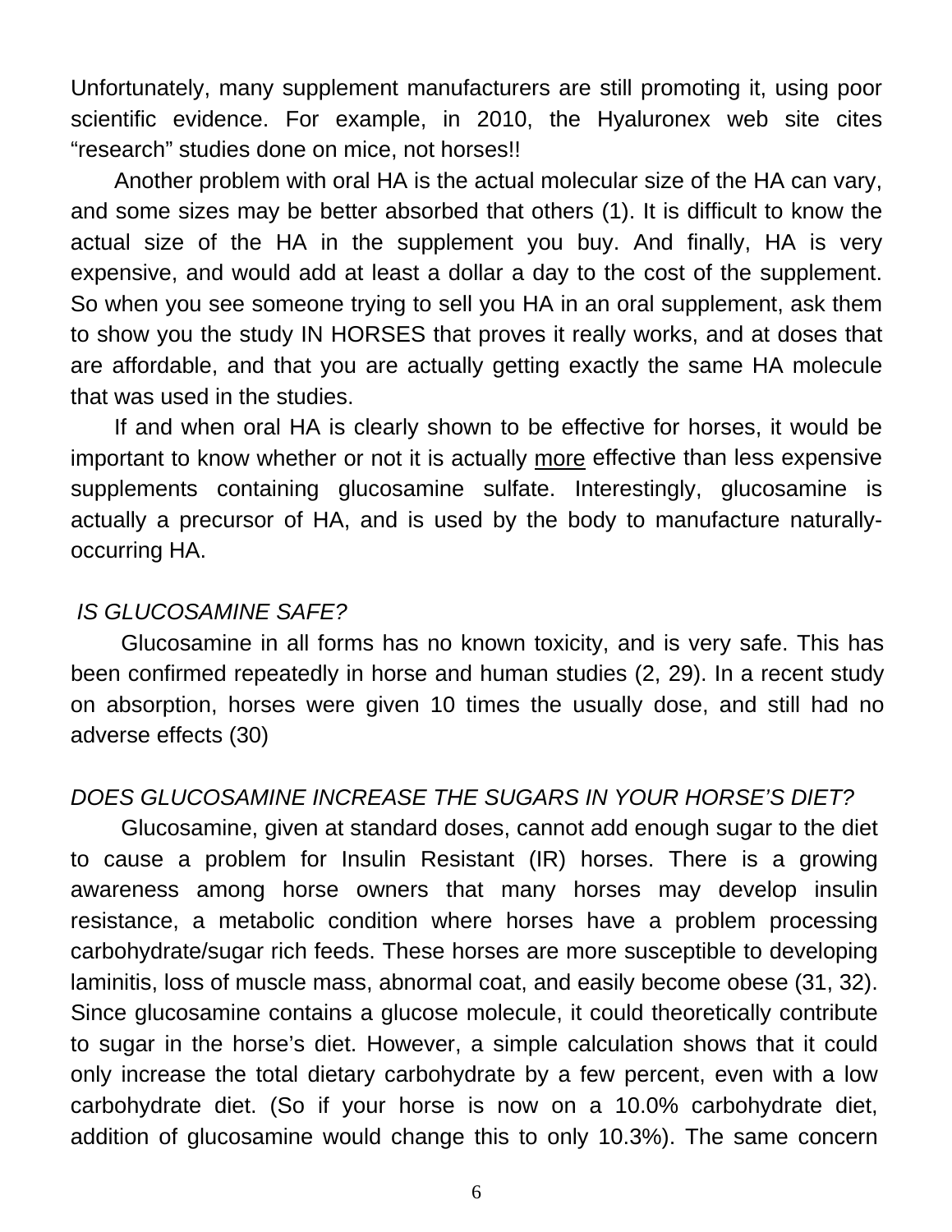has been raised about diet in people with diabetes (which also causes insulin resistance). Several studies have shown that this is not likely to be a problem for humans either; addition of G to the diet of diabetic patients does *not* increase their average blood sugar levels [\(33,](#page-11-0) [34](#page-11-0)).

#### *WILL GLUCOSAMINE HELP PREVENT FUTURE ARTHRITIS PROBLEMS?*

 GS may actually help restore damaged cartilage. That is, it may have preventive effects that could actually provide long term protection for the joint. Most of this information comes from human studies. A recent study showed significant cartilage repair in knee joints after 3 years of GS use (20).

#### *WHAT IS THE CORRECT DOSE?*

 The usual dose recommended for humans is probably about 1500 mg daily. Doses for horses in commercial supplements cover a wide range. But if one extrapolates from human doses to equine, based on body weight, then an equivalent dose for horses is about 8 to10 gms daily (8,000 to 10,000 mg). This is similar to doses used in horse studies that show improvement with use of joint supplements ([35,](#page-11-0) [36](#page-11-0))

#### *ARE THERE ANY CLINICAL STUDIES ON HORSES TAKING GLUCOSAMINE?*

Many of the equine studies described above have either been laboratory studies or have looked at various measures of absorption, or biochemical markers in the blood, etc. Very few studies have actually evaluated the ability of these supplements to improve lameness in horses in clinical trials.

 In 2006, results of a long term study on working show hunter/jumpers was reported. This was a crossover study (not double blind or placebo controlled) that evaluated 10 horses over 8 years. Before given supplementation with GCHL and CS, they needed 1.7 joint injections per year. About 6 months after beginning the supplement, fewer joint injections (0.85 per year) were needed to maintain the same level of performance ([37\)](#page-11-0).

 Two additional clinical studies in horses used Cosequin® powder (glucosamine HCL, chondroitin sulfate, and a small amount of Vitamin C) for treatment of lameness caused by osteoarthritis or navicular disease ([35](#page-11-0), [36](#page-11-0)). In both studies, lameness scores and clinical scores improved as a result of treatment. The osteoarthritis study used the recommended label dose of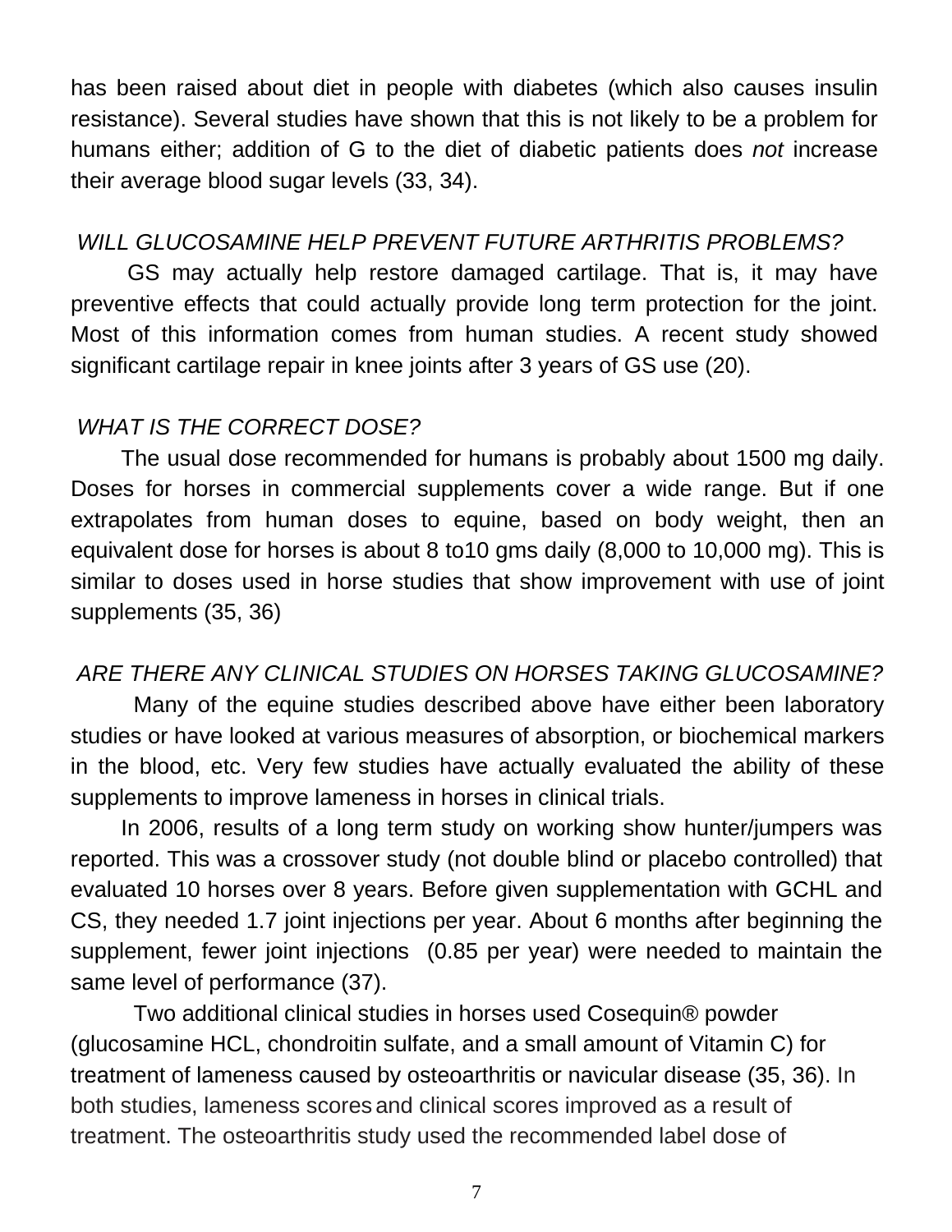Cosequin®, but was not blinded or controlled. The second study on navicular lameness was double-blinded and placebo controlled, with significant improvement in investigator scores at 8 weeks, but less improvement in owner scores during the same period. This study was well designed, but used doses of Cosequin© that were twice the label dosage recommendations. This was the first randomized, double-blind placebo-controlled clinical trial in the horse.

 Another important study was carried out by Dr, Hilary Clayton at University of Michigan [\(38](#page-11-0)). She conducted a double blind study comparing use of Cortaflex® to placebo in working horses with some degree of stiffness and asymmetric gait. She used pressure plates for gait evaluation, and found some improvement in range of motion and smoothness of gait after only 2 weeks of supplement use. (Cortaflex® contains precursors of glucosamine and chondroitin.)

#### **B. METHYLSULFONYLMETHANE (MSM)**

 In spite of its widespread use, MSM really hasn't been studied all that much. In humans, MSM has been evaluated mainly as a treatment for allergy - to help reduce inflammation. In theory, MSM, which is closely related to DMSO chemically, may reduce muscle pain and spasm. It is also helpful for arthritis pain in the knee and spine [\(39-42](#page-11-0)).

 There have been two studies in horses that have demonstrated some benefit. The aim of the first study was to determine if supplementation with MSM and Vitamin C could alleviate exercise-induced oxidative stress in horses undergoing jumping competition. This stressful exercise caused significant changes in the blood levels of substances associated with stress and injury. Twenty-four horses were divided into 2 groups, and each group given a different treatment diet: control (without supplementation), or MSM (about 4 grams a day), or combined supplements (MSM 4 grams + Vitamin C 21/2 grams daily). MSM administration significantly ameliorated all these exercise-related changes in the blood. This effect was potentiated by Vitamin C so that these substances returned to levels similar to those found before competition. The authors of this study concluded:

*"These results suggest that jumping exercise induces harmful* 

8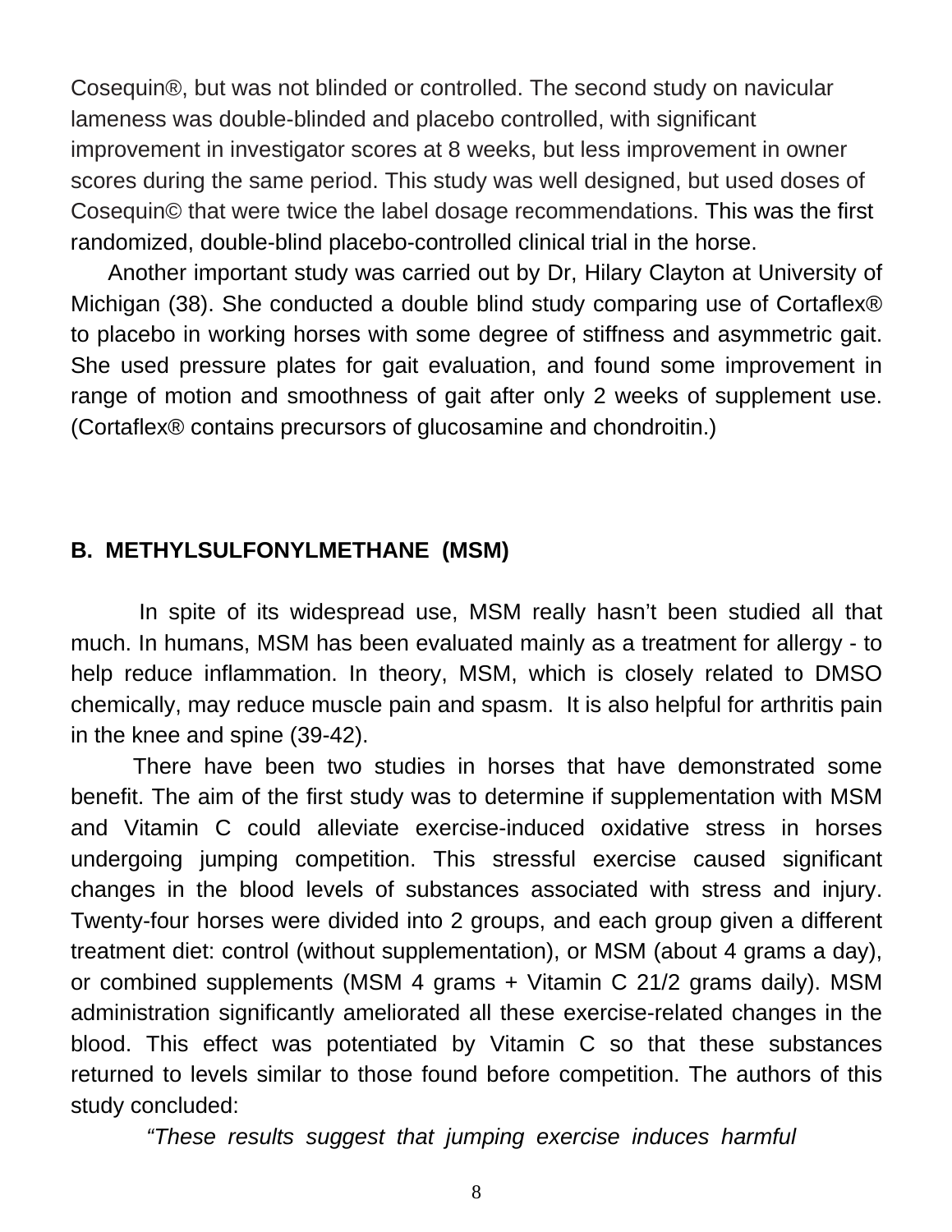*effects on horses, probably due to an increase in oxidative damage and proinflammatory molecules. In addition, we have demonstrated that MSM could exert some protective effect on oxidative and inflammatory exercise-induced injury. The addition of Vitamin C was even more beneficial. ([43](#page-11-0))."* 

 An earlier uncontrolled study evaluated training times in racing standardbred horses. MSM supplementation appeared to significantly improve training times ([44](#page-11-0)). Because MSM has a high content of sulfur, it may help with cartilage structure (similar to the sulfur in GS). Toxicity and safety profile are good.

 In summary, MSM may have significant benefit for horses, even though the scientific evidence is scanty (3).

#### **C. VITAMIN C**

 Vitamin C has been studied extensively -- both in the laboratory and in human and animal studies. It is well know as an "antioxidant." This is a molecule that may inactivate harmful substances in the body called "free radicals" which can cause various types of cellular damage. Vitamin C is also commonly used as an antioxidant preservative in foods and many animal feeds, since it helps prevent deterioration In humans, Vitamin C is used for treatment and/or prevention of various ailments including the common cold. There continues to be considerable scientific controversy about uses of Vitamin C since some studies showing benefit, others not. The dose is one of the critical factors. Unfortunately, many human clinical studies have used very low doses (less than 100 mg daily) even though many experts believe higher doses are necessary to show any benefit (2000 to 10000 mg daily). But it is generally agreed that vitamin C supports synthesis of collagen (important component of elastic and muscle tissues), stimulates activity of certain white blood cells, and speeds healing of wounds. It is an antioxidant as well.

 In horses, studies on racing thoroughbreds [\(45\)](#page-12-0) and endurance horses (19) who were given Vitamin C orally, demonstrated that higher levels of Vitamin C reach the blood during exercise, which may prevent cellular damage. Vitamin C is also used as an effective treatment for recurrent airway obstruction in horses,

9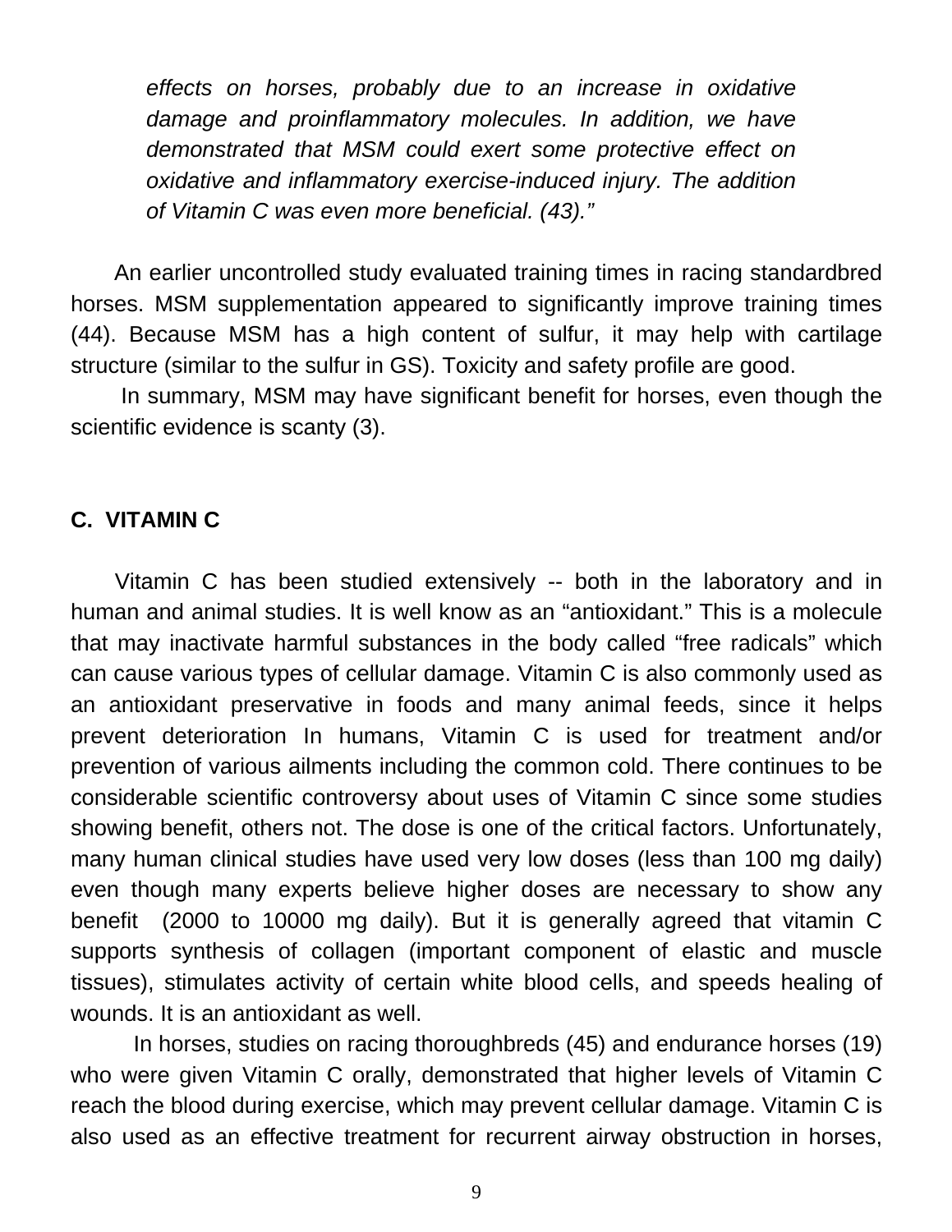<span id="page-9-0"></span>also called "heaves" ([46\)](#page-12-0). This is very similar to asthma in humans. More importantly for our purposes, vitamin C may protect cartilage from degeneration. One long term (uncontrolled) study on lame horses showed significant improvement in 9 of 10 animals [\(47](#page-12-0)). Even in very high doses, vitamin C doesn't have any adverse effects. Doses should probably be at least several grams daily to be effective.

 **This is still a young field, and we will know much more ten years from now. In the meantime, using joint supplements for your horse has no known real risk, and often has a great deal of benefit!** 

#### **RECOMMENDED READING -- MEDICAL AND VETERINARY LITERATURE**

1. McAlindon TE 2006 Nutraceuticals: do they work and when should we use them? Best Practice and Research Clinical Rheumatology 20(1):99-115 2. Goodrich, L.A., Nixon, A.J., 2005. Medical treatment of osteoarthritis in the horse – a review. The Veterinary Journal, doi:10.1016

3. Trumble, TN 2005.The Use of Nutraceuticals for Osteoarthritis in Horses. Vet. Clinics. N. America – Equine Practice 21(3):575-597

### **BIBLIOGRAPHY/LITERATURE CITED**

1 Richardson DV LR. An Evidence-Based Approach to Selected Joint Therapies in Horses. Vet Clin Equine. 2007;23(443-460).

2 Dechant JE BG. Glucosamine and chondroitin sulphate as structure modifying agents in horses. Eqiome Vet Education. 2007;19(2):90-6.

3 Herrero-Beaumont G IJ, Del Carmen Trabado M, Blanco FJ, Benito P,, Martín-Mola E PJ, Marenco JL, Porto A, Laffon A, Araújo D, Figueroa M, Branco. Glucosamine sulfate in the treatment of knee

osteoarthritis symptoms: a randomized, double-blind, placebo-controlled study using acetaminophen as a side comparator. Arthritis Rheum. 2007;56(2):555-67.

4 McAlindon T, . Nutraceuticals: do they work and when should we use them? Best Practice and Research Clinical Rheumatolog. 2006; 20(1):99-115.

5 Meulyzer M VP, Beaudry F, Vinardell T, Richard H,, Beauchamp G LS. Comparison of pharmacokinetics of glucosamine and synovial fluid levels following administration of glucosamine sulphate or glucosamine hydrochloride. Osteoarthritis Cartilage 2008;16(9):973-9.

6 Trumble T. The Use of Nutraceuticals for Osteoarthritis in Horses. Veterinary Clinics of North America Equine Practice. 2005;21:575-97.

7 Chan PS CJ, Rosa GJM, Orth MW. Glucosamine and chondroitin sulfate regulate gene expression and synthesis of nitric oxide and prostaglandin E2 in articular cartilage explants. Osteoarthritis Cartilage. 2005;13:387-94.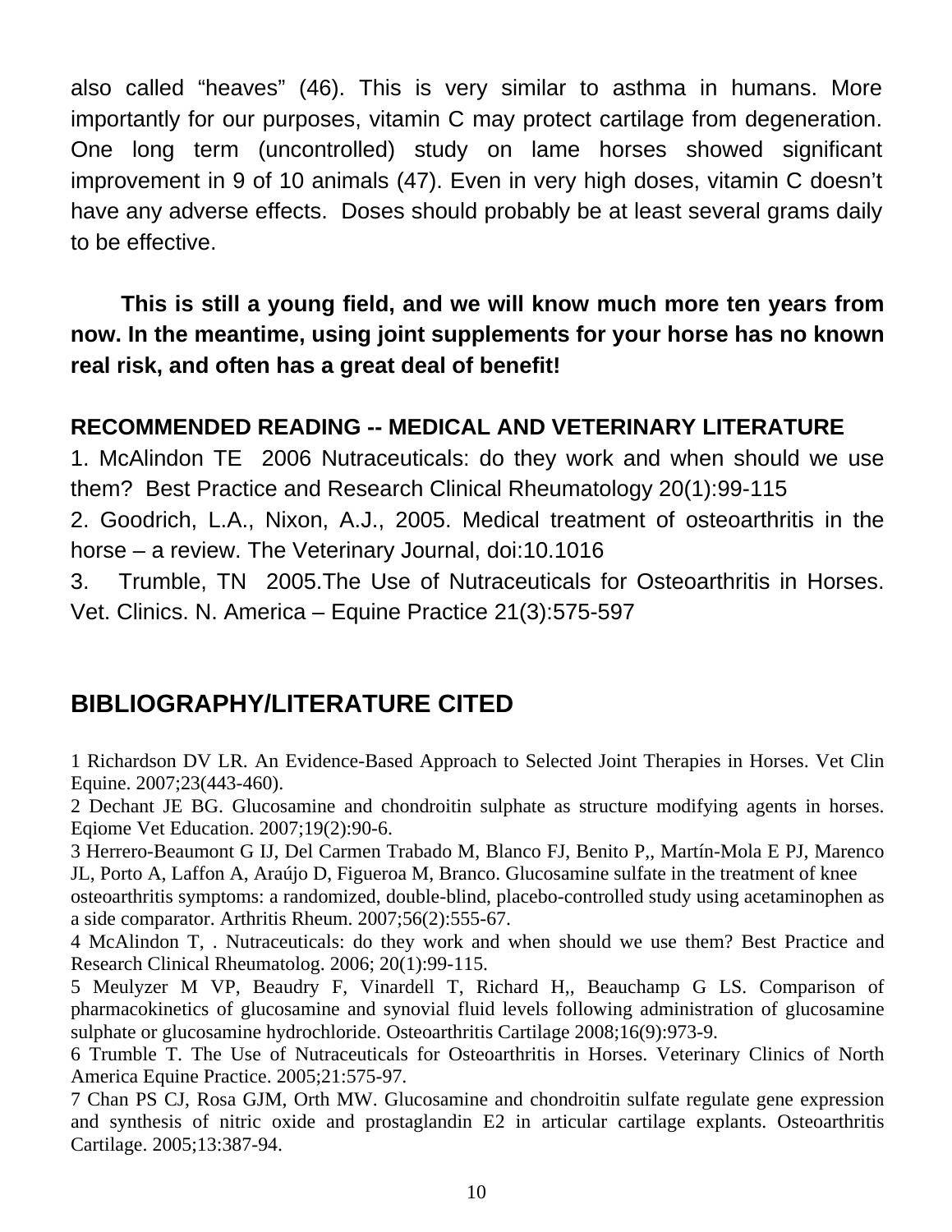<span id="page-10-0"></span>8 Dodge GR JS. Glucosamine sulfate modulates the levels of aggrecan and matrix metalloproteinase-3 synhesized by cultured human osteoarthritis articular chondrocytes. Osteoarthritis Cartilage. 2003;11(424-32).

9 Fenton JI KAC-B, T. L. Peters, J. P. Caron\* and M. W. Orth. The effects of glucosamine derivatives on equine articular cartilage degradation in explant culture. Osteoarthritis and Cartilage 2000;8:444-51.

10 Ilic MZ MB, Handley CJ. . Effects of long-term exposure to glucosamine and mannosamine on aggrecan degradation in articular cartilage. Osteoarthritis Cartilage. 2003;11(8):613-22.

11 Orth MW PT, Hawkins JN. . Inhibition of articular cartilage degradation by glucosamine-HCl and chondroitin sulphate. . Equine Vet J Suppl 2002;34:224-9.

12 Heisel J, KK F. [Therapy of osteoarthritis crystalline glucosamine sulphate/a review of the clinical effcacy]. Arzneimittelforschung. 2007;57(4):203-17.

13 Herrero-Beaumont G RL, Castaneda S, Alvarez-Soria MA, Largo R The reverse glucosamine sulfate pathway: application in knee osteoarthritis. Source: Expert Opinion in Pharmotherapy 2007;8(2):216-25.

14 Hua J SK, Nagaoka I. Inhibitory actions of glucosamine, a therapeutic agent for osteoarthritis, on the functions of neutrophils. J Leucocyte Biol. J Leucocyte Biol. 2002;71:632-40.

15 Poolsup N SC, Channark P, Kittikulsuth W. Glucosamine long-term treatment and the progression of knee osteoarthritis: systematic review of randomized controlled trials. [Journal Article, Meta-Analysis, Review]. *Ann Pharmacother*. 2005;39(6):1080-7.

16 Hoffer LJ KL, Hamadeh MJ, Grigoriu AC, Baron M. Sulfate could mediate the therapeutic effect of glucosamine sulfate. Metabolism. 2001;50(7):7767-70.

17 Black C CC, Henderson R, MacEachern C, McNamee P, Quayyum Z, Royle P, Thomas S The clinical effectiveness of glucosamine and chondroitin supplements in slowing or arresting progression of osteoarthritis of the knee: a systematic review and economic evaluation. [Journal Article, Review] . Health Technol Assess 2009 Nov; 13(52):1-148. 2009;13(52):1-148.

18 Block JA OT, Sand JD, Plaas A. The effects of oral glucosamine on joint health: is a change in research approach needed? Osteoarthritis and Cartilage 2010;18(5-11).

19 Arthritis, Center aGI. Update on Glucosamine and Chondroitin Sulfates for Degenerative Joint Disease. Industry sponsored website. 2008.

20 Bruyere O, JY. R. Glucosamine and chondroitin sulfate as therapeutic agents for knee and hip osteoarthritis. Drugs Aging. 2007;24(7):573-80.

21 Dechant JE BG, Frisbie DD, Trotter GW, McIlwraith CW. Effects of glucosamine hydrochloride and chondroitin sulphate, alone and in combination, on normal and interleukin-1 conditioned equine articular cartilage explant metabolis. Equine Vet J. 2005;37(3):227-31.

22 Welch CA PG, , Gibbs PG, Eller EM Plasma Concentration of Glucosamine and Chondroitin Sulfate in Horses after an Oral Dose. J Equine Veterinary Science. 2011;32:60-4.

23 Caron J .P PT, Hauptman JP, et al. Serum concentrations of keratan sulfate, osteocalcin, and pyridinoline crosslinks after oral administration of glucosamine to standardbred horses during race training. American Journal of Veterinary Research,. 2002;63(8):1106-10.

24 Davenport D. Joint Supplements: The Good, the Bad, and the Useless. [cited; Available from: http://www.equinearthritis.com/jointsup\_print.html

25 Reginster JY, Bruyere O, A N. Current role of glucosamine in the treatment of osteoarthritis. Rheumatology. 2007;46(5):731-5.

26 Jeroch. Effects of Glucosamine and Chondroitin Sulfate on Cartilage Metabolism in OA: Outlook on Other Nutrient Partners Especially Omega-3 Fatty Acids. Int J Rheumatol 2011; 2011: 969012 published online. 2011.

27 Frisbie DD KC, McIlwraith CW, Werpy NM. Evaluation of polysulfated glycosaminoglycan or sodium hyaluronan administered intra-articularly for treatment of horses with experimentally induced osteoarthritis. Am J Vet Res. 2009;70(2):203=9.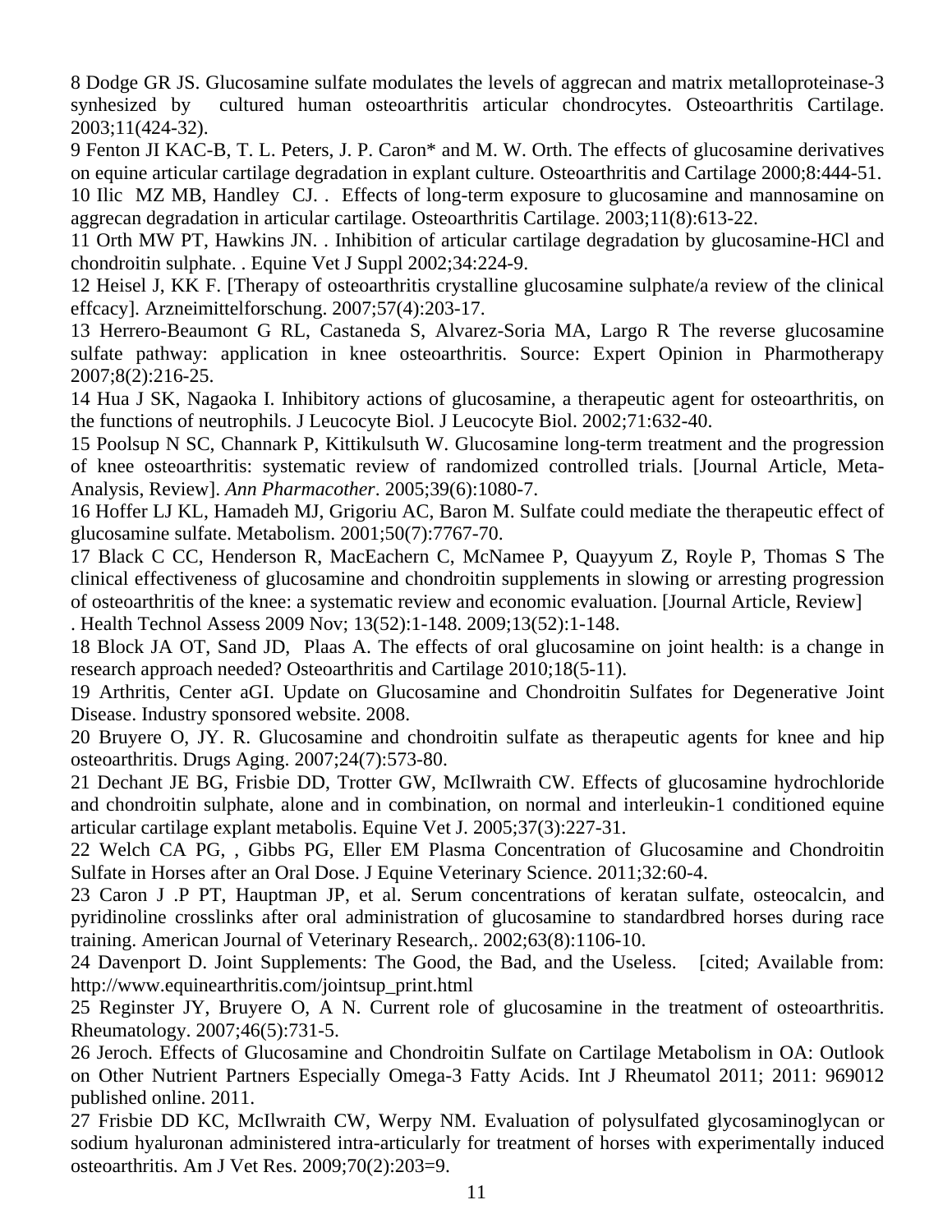<span id="page-11-0"></span>28 Bergin BJ PS, Bramlage LR, Stromber A. Oral hyaluronan gel reduces post operative tarsocrural effusion in the Equine Veterinary Journal. 2006;38(4):375-8.

29 Anderson JW NR, Borzelleca JF. Glucosamine effects in humans: a review of effects on glucose metabolism, side effects, safety considerations and efficacy. Food and Chemical Toxicology 2005;43:187–201.

30 Dua j NW, Natalie D. Eddingtona,\*. The Bioavailability and Pharmacokinetics of Glucosamine Hydrochloride and Chondroitin Sulfate after Oral and Intravenous Single Dose Administration in the Horsse. Biopharm Drug Dispos. 2004;25:109-16.

31 Frank N. Insulin Resistance in Horses. AAEP Proceedings. 2006;52:51-4.

32 Kellon E. Treatment - Insulin Resistance.<http://www.ecirhorse.com/index.php/treatmentinsulinresistance>

33 Albert SG OR, Parseghian S MA, Haas MJ, McPherson T The effect of glucosamine on serum HDL cholesterol and apolipoprotein AI levels in people with diabetes. Diabetes Care 2007;20(11):2800-3.

34 Scroggie DA AA, Harris MD. The Effect of Glucosamine-Chondroitin

Supplementation on Glycosylated Hemoglobin Levels in Patients With Type 2 Diabetes Mellitus

A Placebo-Controlled, Double-blinded, Randomized Clinical Trial. Arch Intern Med 2003;163:1587- 1590. 2003;163:1587-90.

35 Hanson RR HT, Brawner WR. Oral Treatment with a Nutraceutical (Cosequin®) for Ameliorating Signs of Navicular Syndrome in Horses. Veterinary Therapeutics 2001;2(2):148-59.

36 Hanson RR SL, Huff GK, White S,, TA. H. Oral Treatment with a Glucosamine-Chondroitin Sulfate Compound for Degenerative Joint Disease in Horses: 25 Cases. Equine Practice. 1997;19(9):19-22.

37 Rodgers M. Effects of Oral Glucosamine and Chondroitin Sulfates Supplementation on Frequency of Intra-articular Therapy of the Horse Tarsus. Intern J Appl Res Vet Med • Vol 4, No 2, 2006. 2006;4(2):155-62.

38 Clayton H, BVMS P, MRCVS; Patricia E. Almeida, MS, DVM;, Marta Prades D, Diplomate ACVS, Diplomate ECVS; Jennifer Brown, DVM;, Caroline Tessier DaJLL, BS, MS. Double-Blind Study of the Effects of an Oral Supplement Intended to Support Joint Health in Horses with Tarsal Degenerative Joint Disease. AAEP Proceedings. 2002;48:314-7.

39 Brien S PP, Bashir N, Lewith H, Lewith G. Systematic review of the nutritional supplements dimethyl sulfoxide (DMSO) and methylsulfonylmethane (MSM) in the treatment of osteoarthritis. [Journal Article. *Osteoarthritis Cartilage* 2008;16(11):1277-88.

40 Debbi EM AG, Fichman G, Ziv YB, Kardosh R, Halperin N, Elbaz A, Beer Y, Debi R Efficacy of methylsulfonylmethane supplementation on osteoarthritis of the knee: a randomized controlled study. [Journal Article, Randomized Controlled Trial, Research MC . BMC Complement Altern Med 2011;50.

41 Kim LS AL, Howard P, Buratovich N. Efficacy of MSM in osteoarthritis pain of the knee: a pilot clinical trial. Osteoarthritis and Cartilage 2006;14(3):266-94.

42 Stuber K SS, Kristmanson K Efficacy of glucosamine, chondroitin, and methylsulfonylmethane for spinal degenerative joint disease and degenerative disc disease: a systematic review. J Can Chiropr Assoc 2011;55(1):47-55.

43 Marañón G M-EB, Manley W, García C, Cayado P, Sánchez de la Muela M, Olábarri B, León R, Vara E. The effect of methyl sulphonyl methane supplementation on biomarkers of oxidative stress in sport horses following jumping exercise. Acta Vet Scand. 2008;50(1):45-54.

44 Riegel R. The Correlation of Training times, thermographic and Serum Chemistry levels to provide evidence as to the efectiveness of the use of oral Alavis MSM upon the musculature of the racing standardbred, Carolwood Corporation, Greenville, PA. 2002;

[http://www.ion-silver.com/docs/Alavis\\_Racehorse\\_Study.pdf](http://www.ion-silver.com/docs/Alavis_Racehorse_Study.pdf)